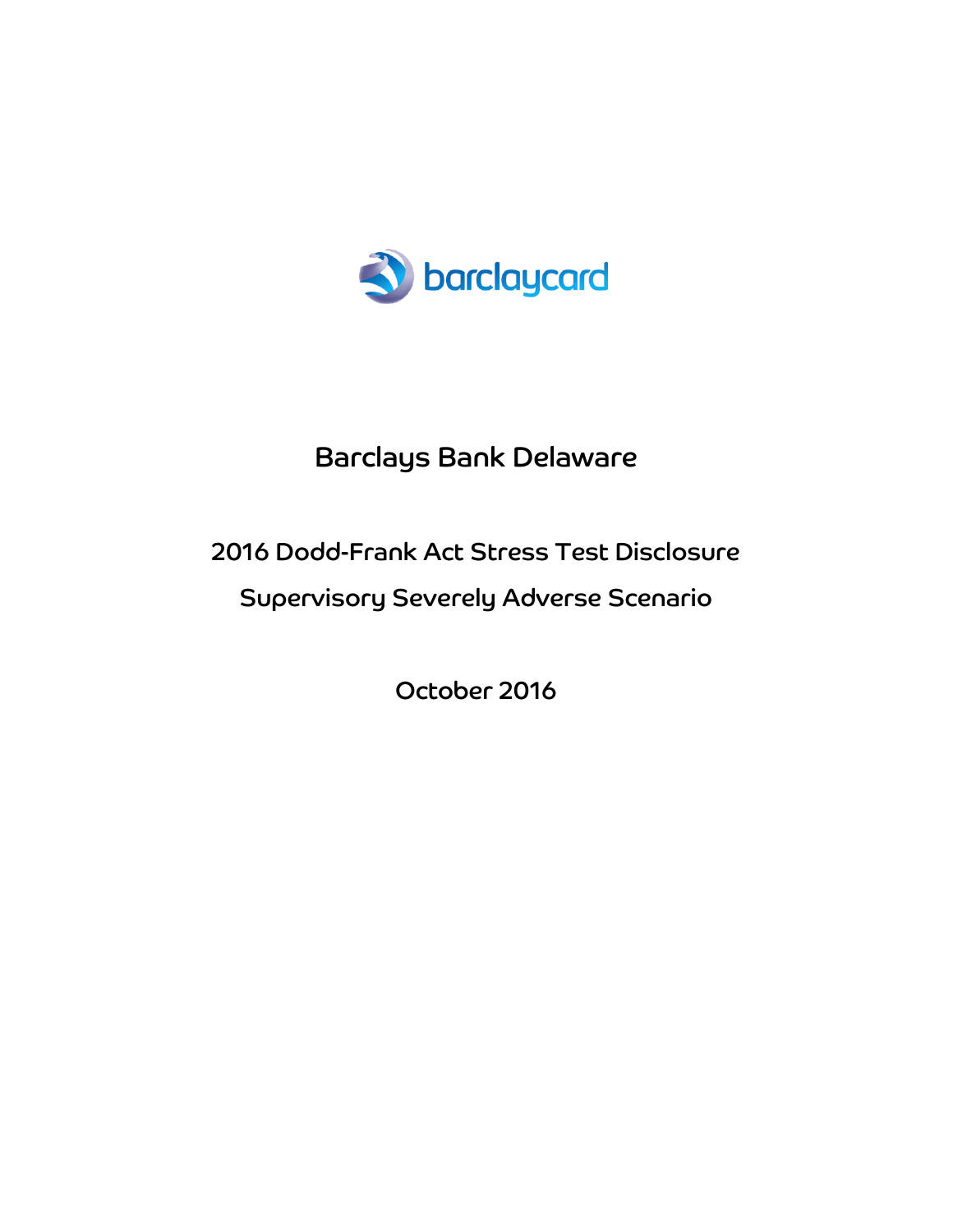# Introduction

In accordance with the Dodd-Frank Wall Street Reform and Consumer Protection Act ("DFA") for financial companies with total consolidated assets between \$10 billion and \$50 billion and implementing regulations issued by the federal banking agencies $^{\mathfrak{1}}$ , Barclays Bank Delaware ("BBD") must conduct company-run stress tests and publicly disclose a summary of the results. Federal banking agency regulation requires the disclosure of DFA stress test results under the Supervisory Severely Adverse Scenario provided by the Federal Reserve, which was published on January 28, 2016. The scenario portrays a hypothetical, severely adverse macroeconomic environment, which is characterized by a severe global recession.

# Summary of Supervisory Severely Adverse Scenario

The Supervisory Severely Adverse scenario is characterized by a severe global recession, accompanied by a period of heightened corporate financial stress and negative yields for short-term U.S. Treasury securities. Unemployment rate increases by 5 percentage points, peaking at 10 percent in the middle of 2017. Real GDP begins to decline in first quarter 2016 and reaches a trough in first quarter 2017 that is 6.25% below the pre-recession peak.

In forecasting BBD's operating performance under the Supervisory Severely Adverse scenario, BBD considers and incorporates multiple economic variables provided by the Federal Reserve that correlate with BBD's primary business drivers (e.g. loan and receivable balances, credit losses, etc.). Key macroeconomic variables that are material drivers in our analysis include: Unemployment, Disposable Income, Financial Obligation Ratio, Fed Funds Rate and other market interest rates.

#### Risk Tupes

BBD intends to capture its material exposures, activities and risks through estimates of operating performance and capital positions under the Supervisory Severely Adverse scenario provided by the Federal Reserve. These material exposures and risks primarily impact BBD's credit card portfolios. The types of risks included in the stress test under a macroeconomic scenario include but are not limited to the following:

- Declines in business volumes;
- Increases in credit losses in loan and receivable portfolios;
- Changes in funding costs due to changes in market interest rates and credit spreads;
- Increases in liquidity risks associated with potential dislocations in capital markets; and
- Losses related to operational risk events such as external fraud.

The impact of the above risk types is intended to be fully captured under the Supervisory Severely Adverse scenario.

#### **Methodology**

 $\overline{\phantom{a}}$ 

BBD performs a detailed annual stress testing process which is based on the most current strategic forecast. BBD's stress testing exercise primarily evaluates the impact on the

<sup>&</sup>lt;sup>1</sup> Federal banking agencies are the Board of Governors of the Federal Reserve System ("Federal Reserve"), the Federal Deposit Insurance Corporation ("FDIC") and the Office of the Comptroller of the Currency ("OCC")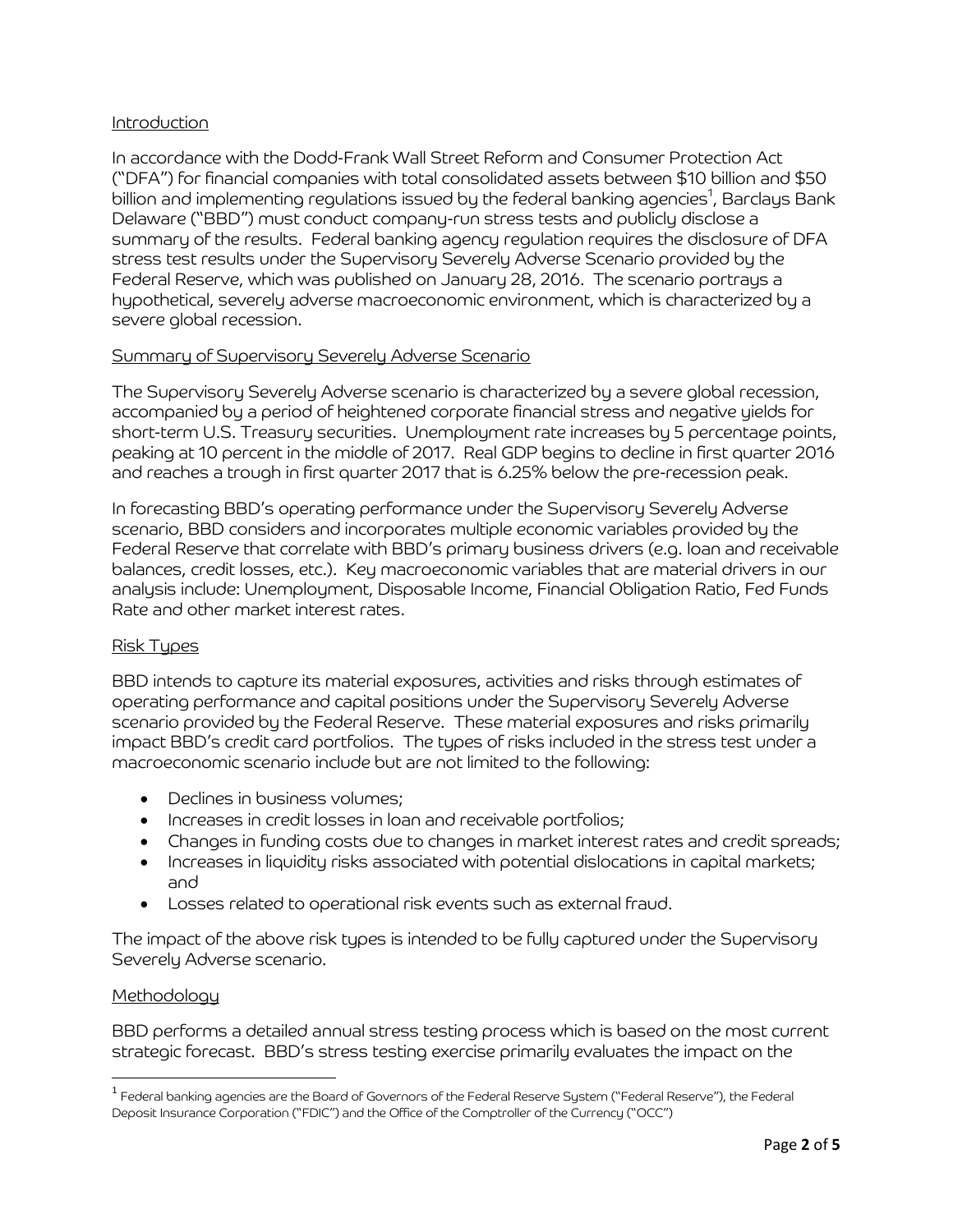Bank's credit card portfolio, as that is the principal business of the Bank. In addition, stressed estimates of funding liabilities, such as online savings, CDs, brokered deposits and securitization are produced. Stress testing approaches will vary depending on products and may combine running statistical models with management judgment to ensure the results accurately reflect the impact of the stress test economic scenario.

Macroeconomic indicators are taken into account to estimate the income statement and balance sheet over a nine-quarter period beginning Q1 2016. The statistical models incorporate historical data and correlations to generate estimates of metrics such as payments, purchases and credit losses. The portfolio data is segmented in order to produce more granular results that allow for greater understanding of how different parts of the portfolio are performing. Management judgment is used to estimate changes in volumes or strategy that would occur in response to deteriorating economic conditions. BBD uses the output from the models along with management judgment to calculate the impact on capital ratios under the Supervisory Severely Adverse scenario.

# Company-Run Stress Test Results

 $\overline{a}$ 

The results of the company-run stress test on BBD's capital ratios and certain financial metrics are set forth in the tables below. The results include capital action assumptions provided within the Dodd-Frank Act Stress Testing ("DFAST") rules, including:

 Contractual terms on any instrument that is eligible for inclusion in the numerator of a regulatory capital ratio were adhered to during the stress period.

The stress test results represent estimates under a hypothetical macroeconomic scenario that is more adverse than current forecasted macroeconomic environments. Therefore, these estimates are not forecasts of expected losses, revenues, net income or capital ratios and are not necessarily indicative of future performance under a severely adverse scenario.

|                                    | Actual | <b>Stressed Capital Ratios</b> |                      |
|------------------------------------|--------|--------------------------------|----------------------|
|                                    | Q415   | Ending                         | Minimum <sup>2</sup> |
| Common Equity Tier 1 Capital Ratio | 10.7%  | 10.2%                          | 10.0%                |
| Tier 1 Capital Ratio               | 13.0%  | 13.1%                          | 12.7%                |
| Total Risk-based Capital Ratio     | 15.3%  | 16.2%                          | 14.7%                |
| Tier 1 Leverage Ratio              | 11.8%  | 9.3%                           | 9.3%                 |

# Hypothetical capital ratios through Q1 2018 under the Supervisory Severely Adverse Scenario

 $^2$  Represents the projected minimum quarter-end capital ratio at any point during the nine quarter stress period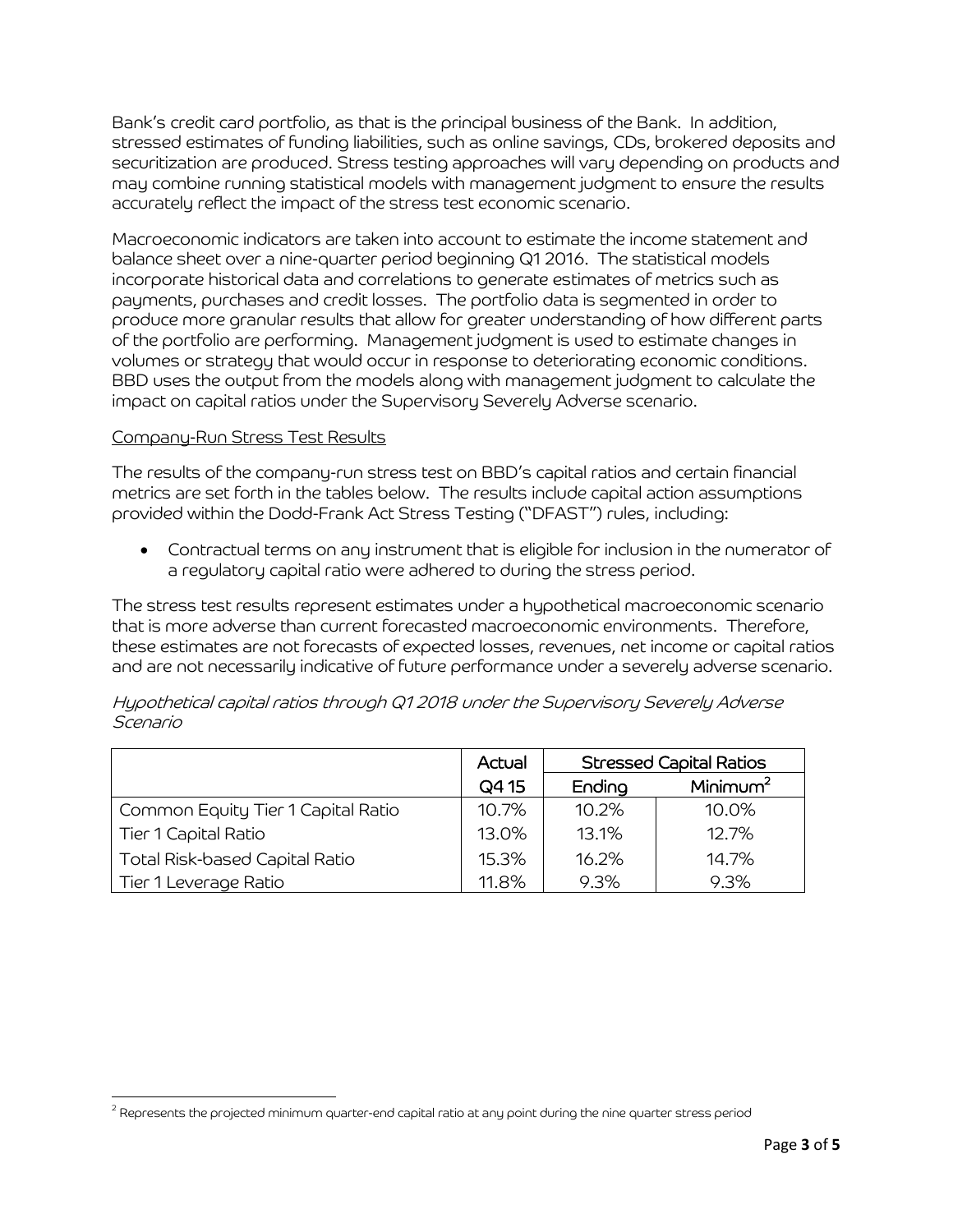Hypothetical risk-weighted assets through Q1 2018 under the Supervisory Severely Adverse Scenario

|                                             | Actual<br>Q4 15 | Projected<br>Q118 |
|---------------------------------------------|-----------------|-------------------|
| Risk-weighted Assets (RWA) (\$ in billions) | 24.4            | 21.6              |

Hypothetical losses, revenue and net income through Q1 2018 under the Supervisory Severely Adverse Scenario

|                                                | $($$ in billions) | % of Average<br>Assets $3$ |
|------------------------------------------------|-------------------|----------------------------|
| Pre-provision Net Revenue                      | 4.1               | 13.3%                      |
| Other Revenue                                  |                   |                            |
| Less                                           |                   |                            |
| Provisions                                     | 4.2               | 13.6%                      |
| Realized losses/gains on securities (AFS/HTM)  |                   |                            |
| Trading and counterparty losses                |                   |                            |
| Other losses/gains                             |                   |                            |
| Taxes                                          | (0.1)             | $(0.2\%)$                  |
| Equals                                         |                   |                            |
| Net Income                                     | (0.0)             | $(0.1\%)$                  |
|                                                |                   |                            |
| Memo items                                     |                   |                            |
| Other comprehensive income                     |                   |                            |
| Other effects on capital                       |                   |                            |
| AOCI included in capital (billions of dollars) |                   |                            |

<sup>&</sup>lt;u>and the sect on a nine quarter cumulative basis as a percentage of average assets over the same time period</u><br><sup>3</sup> Expressed on a nine quarter cumulative basis as a percentage of average assets over the same time period